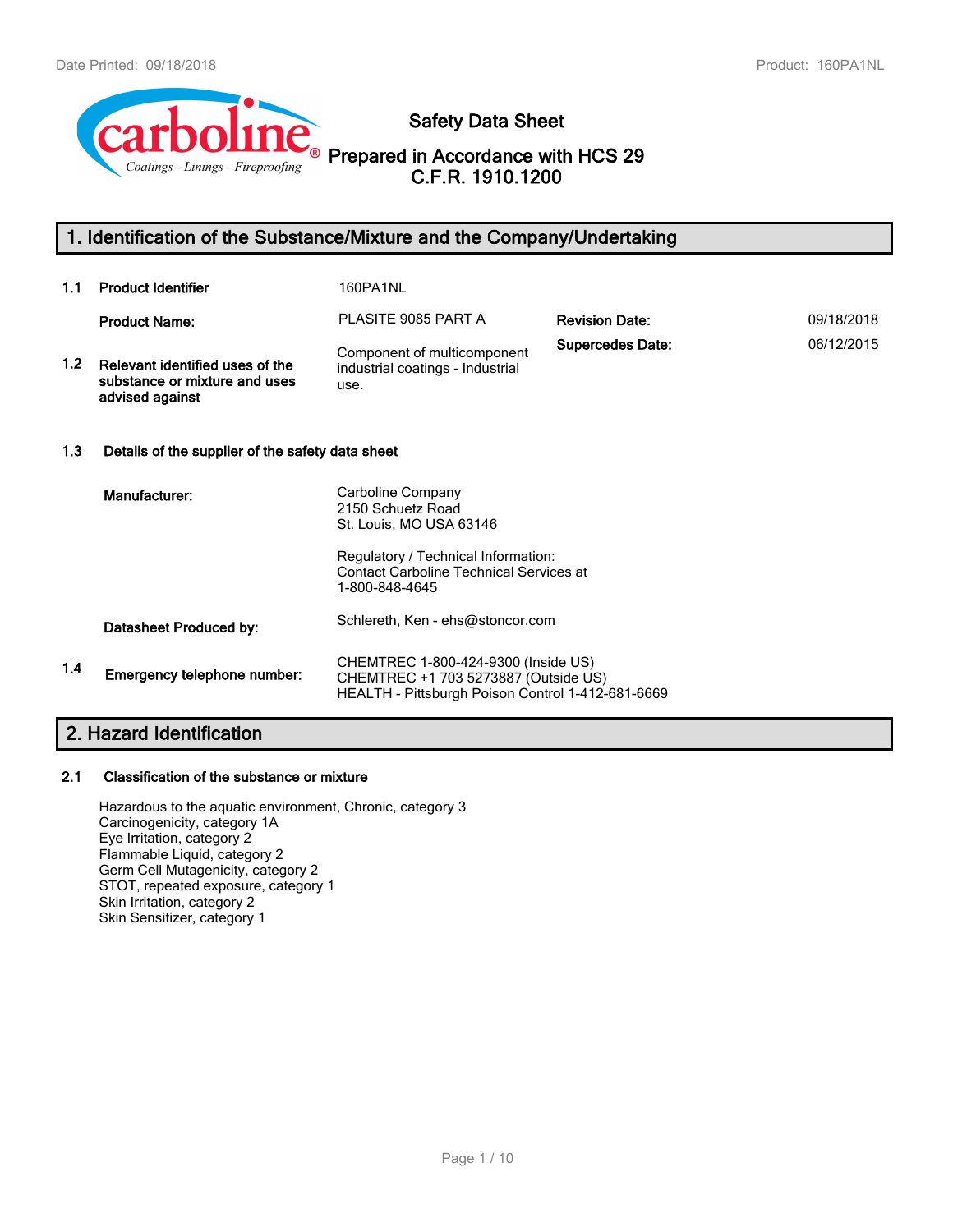# **2.2 Label elements**

## **Symbol(s) of Product**



#### **Signal Word**

danger

#### **Named Chemicals on Label**

RESORCINOL DIGLYCIDYL ETHER, MICROCRYSTALLINE SILICA, EPOXY PHENOL NOVOLAC RESIN

#### **HAZARD STATEMENTS**

| Flammable Liquid, category 2                                 | H <sub>225</sub> | Highly flammable liquid and vapour.                                                                                                       |
|--------------------------------------------------------------|------------------|-------------------------------------------------------------------------------------------------------------------------------------------|
| Skin Irritation, category 2                                  | H315             | Causes skin irritation.                                                                                                                   |
| Skin Sensitizer, category 1                                  | H317             | May cause an allergic skin reaction.                                                                                                      |
| Eye Irritation, category 2                                   | H319             | Causes serious eye irritation.                                                                                                            |
| Germ Cell Mutagenicity, category 2                           | H341             | Suspected of causing genetic defects.                                                                                                     |
| Carcinogenicity, category 1A                                 | H350-1A          | May cause cancer.                                                                                                                         |
| STOT, repeated exposure, category 1                          | H372             | Causes damage to organs through prolonged or repeated<br>exposure.                                                                        |
| Hazardous to the aquatic environment,<br>Chronic, category 3 | H412             | Harmful to aquatic life with long lasting effects.                                                                                        |
| <b>PRECAUTION PHRASES</b>                                    |                  |                                                                                                                                           |
|                                                              | P201             | Obtain special instructions before use.                                                                                                   |
|                                                              | P202             | Do not handle until all safety precautions have been read<br>and understood.                                                              |
|                                                              | P210             | Keep away from heat/sparks/open flames/hot surfaces. - No<br>smoking.                                                                     |
|                                                              | P235             | Keep cool.                                                                                                                                |
|                                                              | P <sub>260</sub> | Do not breathe dust/fume/gas/mist/vapours/spray.                                                                                          |
|                                                              | P <sub>264</sub> | Wash hands thoroughly after handling.                                                                                                     |
|                                                              | P273             | Avoid release to the environment.                                                                                                         |
|                                                              | P280             | Wear protective gloves/protective clothing/eye protection/<br>face protection.                                                            |
|                                                              | P <sub>284</sub> | Wear respiratory protection.                                                                                                              |
|                                                              | P302+352         | IF ON SKIN: Wash with plenty of soap and water.                                                                                           |
|                                                              | P305+351+338     | IF IN EYES: Rinse cautiously with water for several minutes.<br>Remove contact lenses, if present and easy to do so.<br>Continue rinsing. |
|                                                              | P308+313         | IF exposed or concerned: Get medical advice/attention                                                                                     |
|                                                              | P308+P313        | IF exposed or concerned: Get medical advice/attention                                                                                     |
|                                                              | P314             | Get medical advice/attention if you feel unwell.                                                                                          |
|                                                              | P333+313         | If skin irritation or rash occurs: Get medical advice/attention.                                                                          |
|                                                              | P403+233         | Store in a well-ventilated place. Keep container tightly<br>closed.                                                                       |
|                                                              | P405             | Store locked up.                                                                                                                          |

## **2.3 Other hazards**

No Information

#### **Results of PBT and vPvB assessment:**

The product does not meet the criteria for PBT/VPvB in accordance with Annex XIII.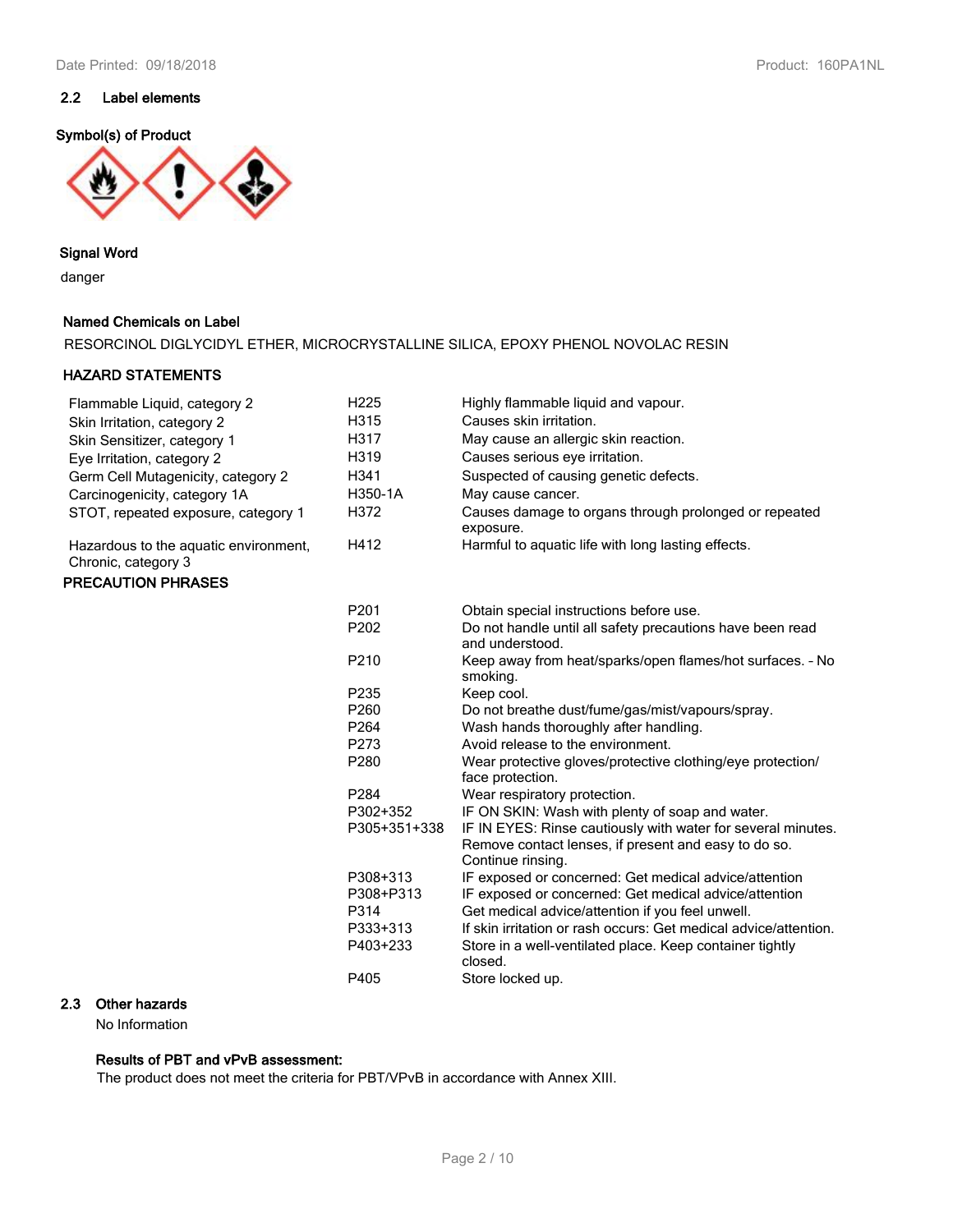# **3. Composition/Information On Ingredients**

#### **3.2 Mixtures**

#### **Hazardous Ingredients**

| CAS-No.<br>14808-60-7<br>28064-14-4<br>101-90-6<br>78-93-3<br>13463-67-7<br>75864-23-2 | <b>Chemical Name</b><br>MICROCRYSTALLINE SILICA<br>EPOXY PHENOL NOVOLAC RESIN<br>RESORCINOL DIGLYCIDYL ETHER<br><b>METHYL ETHYL KETONE</b><br>TITANIUM DIOXIDE<br><b>BLACK IRON OXIDE</b> |                              | <u>%</u><br>25-50<br>$10 - 25$<br>$10 - 25$<br>$2.5 - 10$<br>$2.5 - 10$<br>$2.5 - 10$ |
|----------------------------------------------------------------------------------------|-------------------------------------------------------------------------------------------------------------------------------------------------------------------------------------------|------------------------------|---------------------------------------------------------------------------------------|
| CAS-No.                                                                                | <b>GHS Symbols</b>                                                                                                                                                                        | <b>GHS Hazard Statements</b> | <b>M-Factors</b>                                                                      |
| 14808-60-7                                                                             | GHS08                                                                                                                                                                                     | H350-372                     | 0                                                                                     |
| 101-90-6                                                                               | GHS07-GHS08                                                                                                                                                                               | H302-312-315-317-319-341-351 | 0                                                                                     |
| 28064-14-4                                                                             | GHS07-GHS09                                                                                                                                                                               | H315-317-319-411             | 0                                                                                     |
| 78-93-3                                                                                | GHS02-GHS07                                                                                                                                                                               | H <sub>225</sub> -319-336    | 0                                                                                     |
| 13463-67-7                                                                             |                                                                                                                                                                                           |                              | 0                                                                                     |
| 75864-23-2                                                                             | GHS08                                                                                                                                                                                     | H373                         | 0                                                                                     |

**Additional Information:** The text for GHS Hazard Statements shown above (if any) is given in Section 16.

# **4. First-aid Measures**

#### **4.1 Description of First Aid Measures**

**AFTER INHALATION:** Give oxygen or artificial respiration if needed. Remove person to fresh air. If signs/symptoms continue, get medical attention.

**AFTER SKIN CONTACT:** In case of contact, immediately flush skin with plenty of water for at least 15 minutes while removing contaminated clothing and shoes. If skin irritation persists, call a physician.

**AFTER EYE CONTACT:** Rinse thoroughly with plenty of water for at least 15 minutes and consult a physician. **AFTER INGESTION:** Do NOT induce vomiting. Never give anything by mouth to an unconscious person. If swallowed, call a poison control centre or doctor immediately.

#### **4.2 Most important symptoms and effects, both acute and delayed**

Harmful if swallowed. Irritating to eyes, respiratory system and skin. Risk of serious damage to the lungs (by aspiration). Vapours may cause drowsiness and dizziness.

#### **4.3 Indication of any immediate medical attention and special treatment needed**

No information available on clinical testing and medical monitoring. Specific toxicological information on substances, if available, can be found in section 11.

When symptoms persist or in all cases of doubt seek medical advice.

# **5. Fire-fighting Measures**

#### **5.1 Extinguishing Media:**

Carbon Dioxide, Dry Chemical, Foam, Water Fog

**UNUSUAL FIRE AND EXPLOSION HAZARDS:** Flammable liquid. Vapours are heavier than air and may spread along floors. Vapours may form explosive mixtures with air. Vapors may travel to areas away from work site before igniting/flashing back to vapor source. Provide adequate ventilation. Prevent the creation of flammable or explosive concentrations of vapour in air and avoid vapour concentration higher than the occupational exposure limits. Keep away from heat/sparks/open flames/hot surfaces. - No smoking. Electrical installations / working materials must comply with the technological safety standards. Wear shoes with conductive soles.

#### **5.2 Special hazards arising from the substance or mixture**

No Information

#### **5.3 Advice for firefighters**

In the event of fire, wear self-contained breathing apparatus. Cool containers / tanks with water spray. Flammable.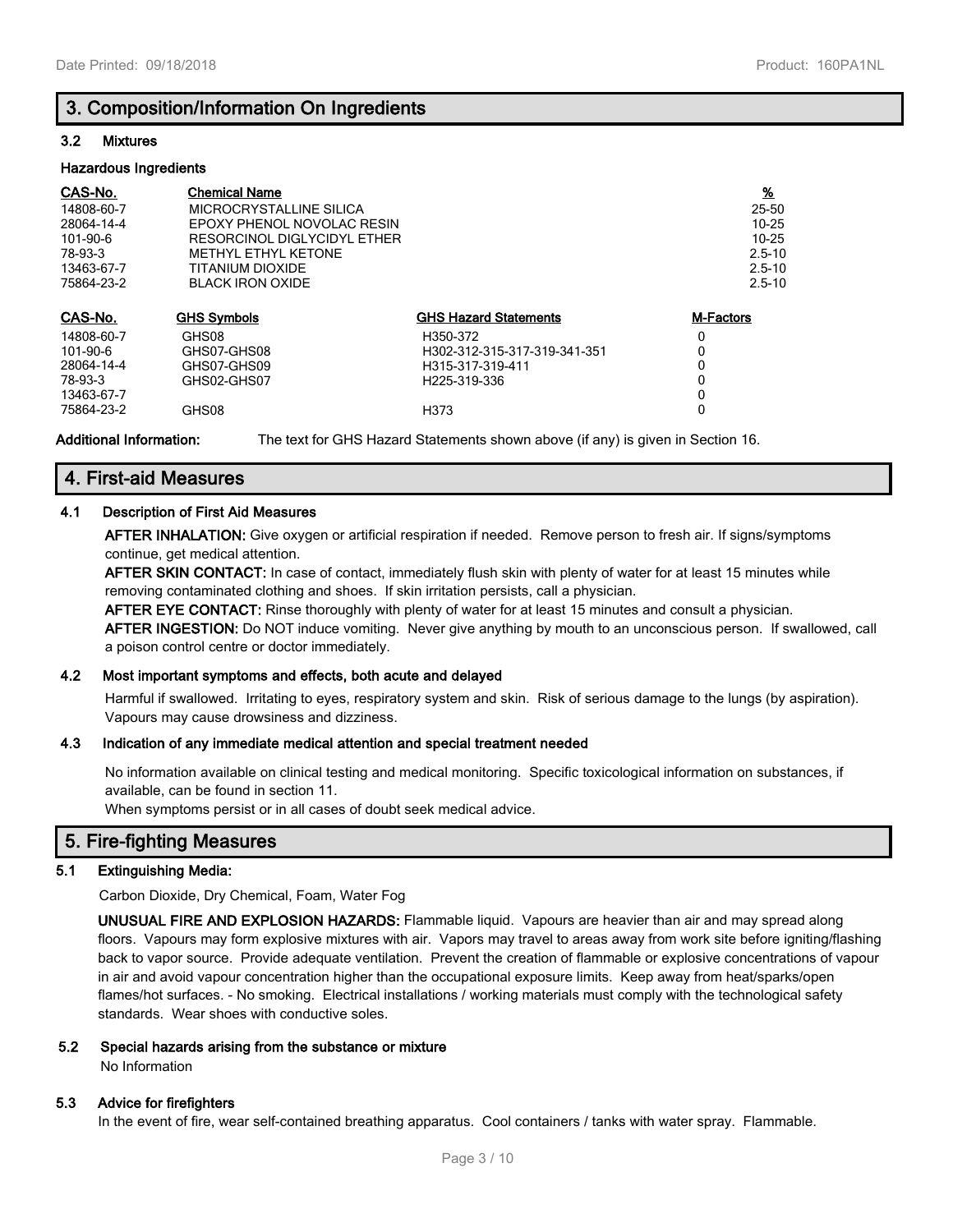## **6. Accidental Release Measures**

#### **6.1 Personal precautions, protective equipment and emergency procedures**

Ensure adequate ventilation. Evacuate personnel to safe areas. Remove all sources of ignition. To avoid ignition of vapours by static electricity discharge, all metal parts of the equipment must be grounded. Wear personal protective equipment. For personal protection see section 8.

#### **6.2 Environmental precautions**

Do not allow material to contaminate ground water system. Prevent product from entering drains.

#### **6.3 Methods and material for containment and cleaning up**

Prevent further leakage or spillage if safe to do so. Contain spillage, soak up with non-combustible absorbent material, (e.g. sand, earth, diatomaceous earth, vermiculite) and transfer to a container for disposal according to local / national regulations (see section 13).

#### **6.4 Reference to other sections**

Please refer to disposal requirements or country specific disposal requirements for this material. See Section 13 for further information.

## **7. Handling and Storage**

#### **7.1 Precautions for safe handling**

**INSTRUCTIONS FOR SAFE HANDLING :** Keep containers dry and tightly closed to avoid moisture absorption and contamination. Prepare the working solution as given on the label(s) and/or the user instructions. Do not breathe vapours or spray mist. Ensure all equipment is electrically grounded before beginning transfer operations. Do not use sparking tools. Do not get in eyes, on skin, or on clothing. Use only with adequate ventilation/personal protection. Wash thoroughly after handling.

**PROTECTION AND HYGIENE MEASURES :** Handle in accordance with good industrial hygiene and safety practice. Wash hands before breaks and at the end of workday. When using, do not eat, drink or smoke.

#### **7.2 Conditions for safe storage, including any incompatibilities**

#### **CONDITIONS TO AVOID:** Heat, flames and sparks.

**STORAGE CONDITIONS:** Keep container closed when not in use. Store in a dry, well ventilated place away from sources of heat, ignition and direct sunlight.

#### **7.3 Specific end use(s)**

No specific advice for end use available.

# **8. Exposure Controls/Personal Protection**

#### **8.1 Control parameters**

## **Ingredients with Occupational Exposure Limits (US)**

| Name                        | CAS-No.    | <b>ACGIH TWA</b> | <b>ACGIH STEL</b> | <b>ACGIH Ceiling</b> |
|-----------------------------|------------|------------------|-------------------|----------------------|
| MICROCRYSTALLINE SILICA     | 14808-60-7 | 0.025 MGM3       | N/E               | N/E                  |
| EPOXY PHENOL NOVOLAC RESIN  | 28064-14-4 | N/E              | N/E               | N/E                  |
| RESORCINOL DIGLYCIDYL ETHER | 101-90-6   | N/E              | N/E               | N/E                  |
| METHYL ETHYL KETONE         | 78-93-3    | 200 PPM          | 300 PPM           | N/E                  |
| TITANIUM DIOXIDE            | 13463-67-7 | 10 MGM3 10 MGM3  | N/E               | N/E                  |
| <b>BLACK IRON OXIDE</b>     | 75864-23-2 | N/E              | N/E               | N/E                  |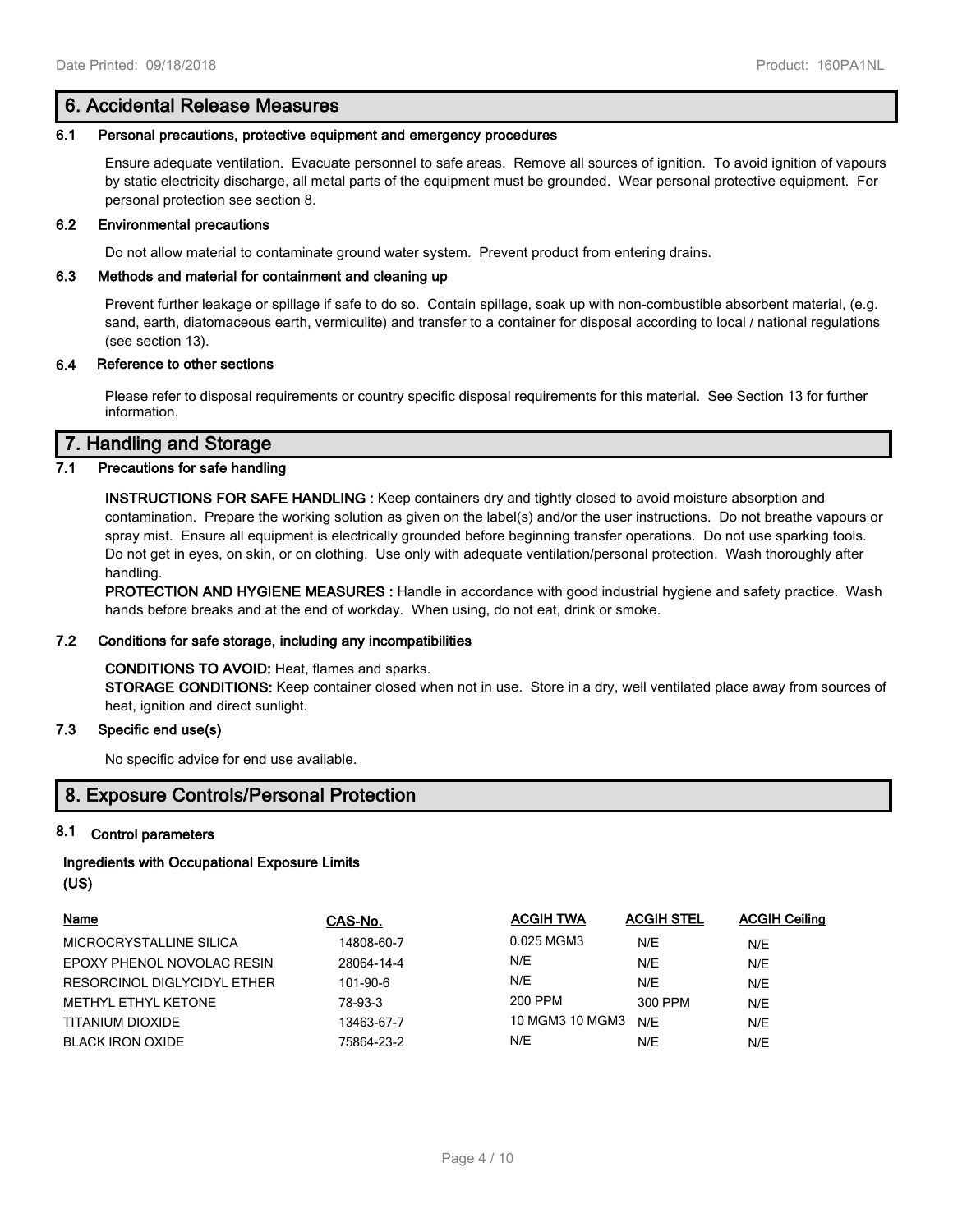| Name                        | CAS-No.    | <b>OSHA PEL</b>                           | <b>OSHA STEL</b> |
|-----------------------------|------------|-------------------------------------------|------------------|
| MICROCRYSTALLINE SILICA     | 14808-60-7 | 0.1 MGM3                                  | N/E              |
| RESORCINOL DIGLYCIDYL ETHER | 101-90-6   | N/E                                       | N/E              |
| EPOXY PHENOL NOVOLAC RESIN  | 28064-14-4 | N/E                                       | N/E              |
| <b>METHYL ETHYL KETONE</b>  | 78-93-3    | 590 MGM3, 200 885 MGM3, 300<br><b>PPM</b> | <b>PPM</b>       |
| TITANIUM DIOXIDE            | 13463-67-7 | 15.0 MG/M3                                | N/E              |
| <b>BLACK IRON OXIDE</b>     | 75864-23-2 | N/E                                       | N/E              |

**FURTHER INFORMATION:** Refer to the regulatory exposure limits for the workforce enforced in each country.

#### **8.2 Exposure controls**

#### **Personal Protection**

**RESPIRATORY PROTECTION:** In order to avoid inhalation of spray-mist and sanding dust, all spraying and sanding must be done wearing adequate respirator. Use only with ventilation to keep levels below exposure guidelines reported in this document. User should test and monitor exposure levels to ensure all personnel are below guidelines. If not sure, or not able to monitor, use State or federally approved supplied air respirator. For silica containing coatings in a liquid state, and/or if no exposure limits are established above, air-supplied respirators are generally not required.

**EYE PROTECTION:** Ensure that eyewash stations and safety showers are close to the workstation location. Safety glasses with side-shields.

**HAND PROTECTION:** Gloves should be discarded and replaced if there is any indication of degradation or chemical breakthrough. Impervious gloves. Request information on glove permeation properties from the glove supplier. Lightweight protective clothing

#### **OTHER PROTECTIVE EQUIPMENT:** No Information

**ENGINEERING CONTROLS:** Avoid contact with skin, eyes and clothing. Ensure adequate ventilation, especially in confined areas.

# **9. Physical and Chemical Properties**

| 9.1 | Information on basic physical and chemical properties  |                              |  |  |
|-----|--------------------------------------------------------|------------------------------|--|--|
|     | Appearance:                                            | Viscous Liquid               |  |  |
|     | <b>Physical State</b>                                  | Liquid                       |  |  |
|     | Odor                                                   | Solvent                      |  |  |
|     | Odor threshold                                         | N/D                          |  |  |
|     | рH                                                     | N/D                          |  |  |
|     | Melting point / freezing point (°C)                    | N/D                          |  |  |
|     | Boiling point/range                                    | 149 F (65 C) - 392 F (200 C) |  |  |
|     | <b>Flash Point</b>                                     | 24 F (-4.5 C)                |  |  |
|     | <b>Evaporation rate</b>                                | Slower Than Ether            |  |  |
|     | Flammability (solid, gas)                              | Not determined               |  |  |
|     | Upper/lower flammability or explosive<br><b>limits</b> | $1.8 - 10.1$                 |  |  |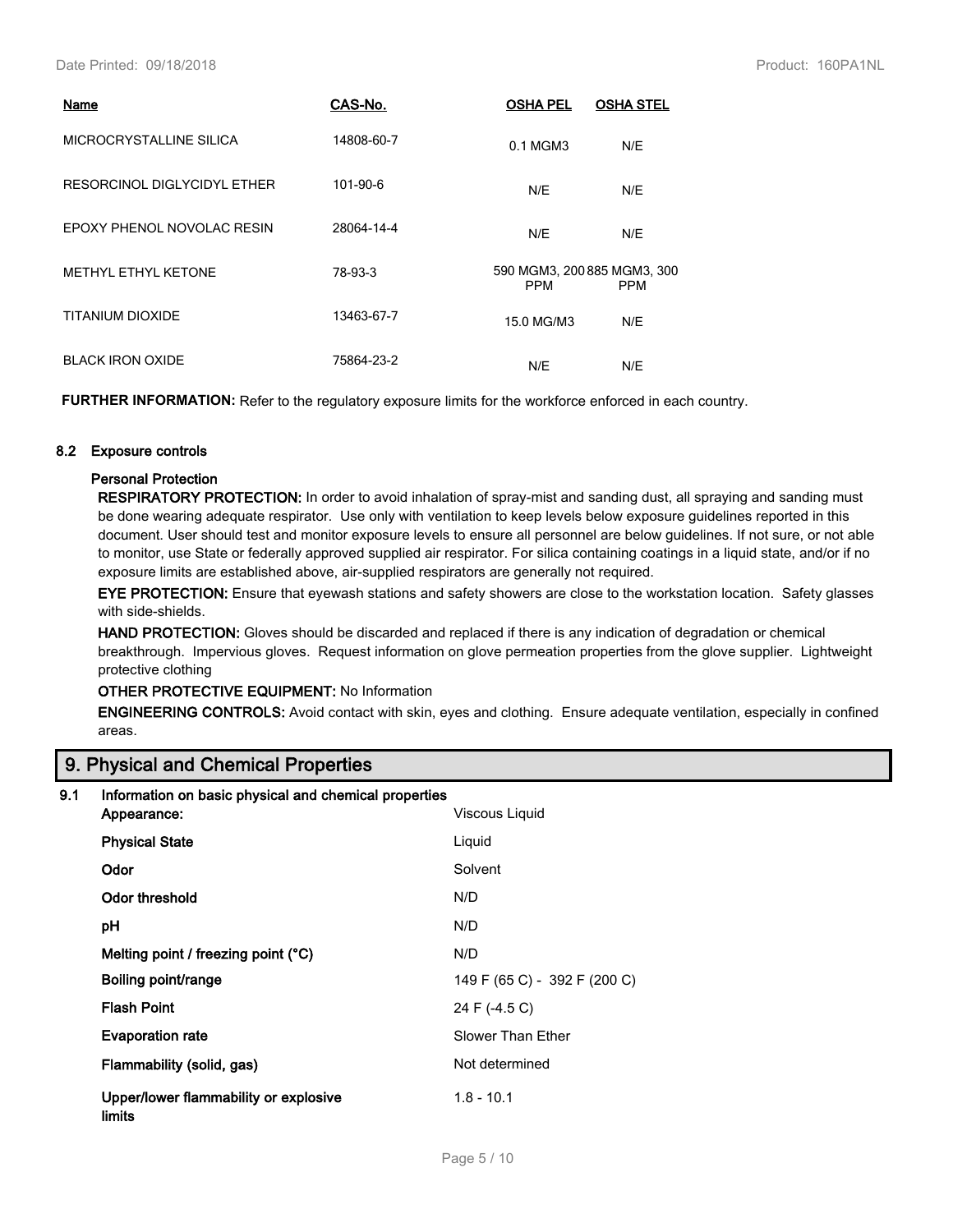| Vapour Pressure, mmHg                  | N/D              |
|----------------------------------------|------------------|
| <b>Vapour density</b>                  | Heavier than Air |
| <b>Relative density</b>                | Not determined   |
| Solubility in / Miscibility with water | N/D              |
| Partition coefficient: n-octanol/water | Not determined   |
| Auto-ignition temperature (°C)         | Not determined   |
| Decomposition temperature (°C)         | Not determined   |
| Viscosity                              | Unknown          |
| <b>Explosive properties</b>            | Not determined   |
| Oxidising properties                   | Not determined   |
| Other information                      |                  |
| VOC Content g/l:                       | 127              |
| Specific Gravity (g/cm3)               | app. 1.663       |

# **10. Stability and Reactivity**

#### **10.1 Reactivity**

**9.2** 

No reactivity hazards known under normal storage and use conditions.

#### **10.2 Chemical stability**

Stable under normal conditions.

### **10.3 Possibility of hazardous reactions** Hazardous polymerisation does not occur.

## **10.4 Conditions to avoid**

Heat, flames and sparks.

# **10.5 Incompatible materials**

Strong oxidizing agents.

# **10.6 Hazardous decomposition products**

Carbon dioxide (CO2), carbon monoxide (CO), oxides of nitrogen (NOx), dense black smoke.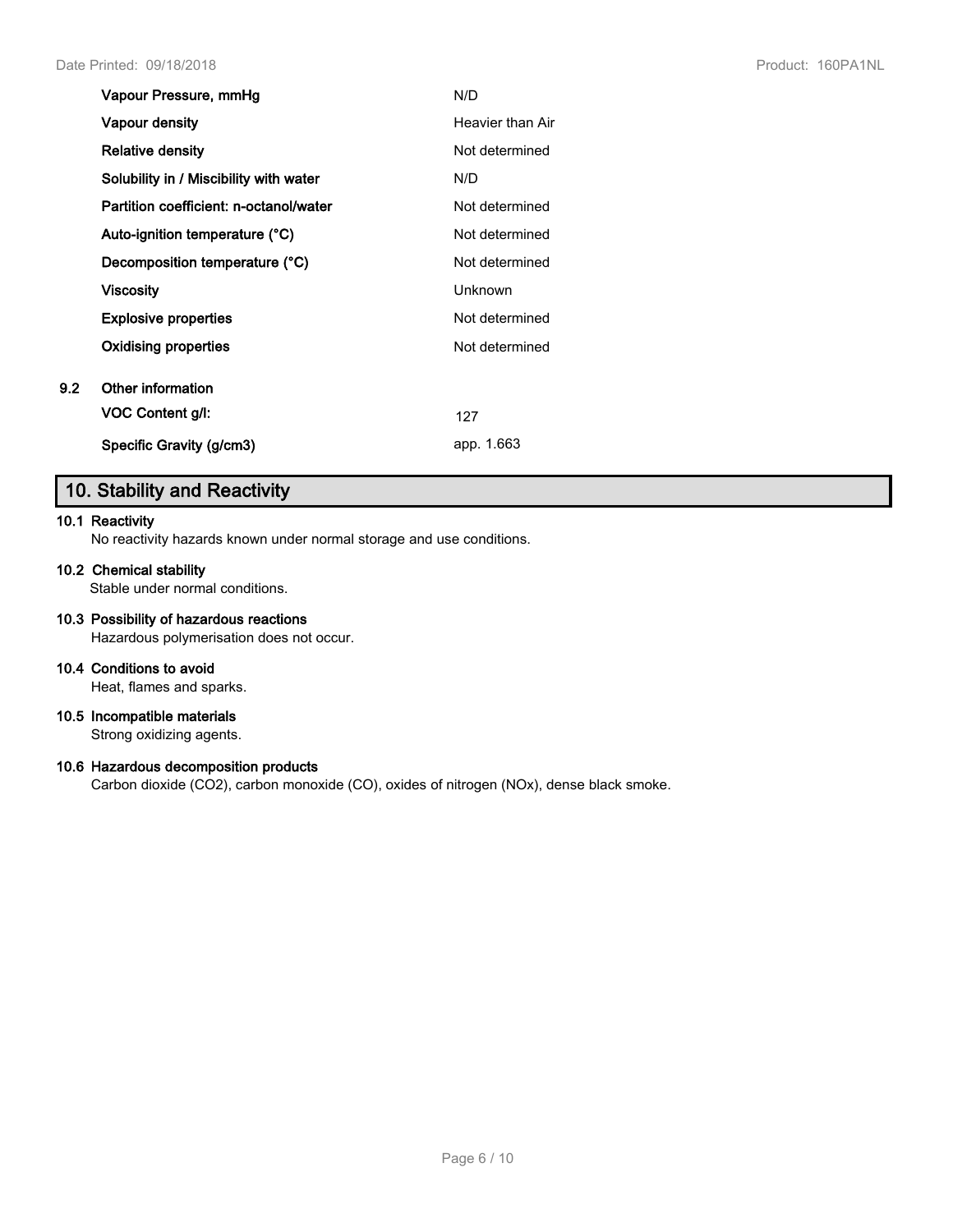# **11. Toxicological Information**

|  | 11.1 Information on toxicological effects |  |  |  |  |
|--|-------------------------------------------|--|--|--|--|
|--|-------------------------------------------|--|--|--|--|

| <b>Acute Toxicity:</b>     |         |
|----------------------------|---------|
| Oral LD50:                 | N/D     |
| <b>Inhalation LC50:</b>    | N/D     |
| Irritation:                | Unknown |
| Corrosivity:               | Unknown |
| Sensitization:             | Unknown |
| Repeated dose toxicity:    | Unknown |
| Carcinogenicity:           | Unknown |
| Mutagenicity:              | Unknown |
| Toxicity for reproduction: | Unknown |

**If no information is available above under Acute Toxicity then the acute effects of this product have not been tested. Data on individual components are tabulated below:**

| CAS-No.    | <b>Chemical Name</b>                 | Oral LD50                  | Dermal LD50            | Vapor LC50                              | Gas LC50 | <b>Dust/Mist</b><br><b>LC50</b> |
|------------|--------------------------------------|----------------------------|------------------------|-----------------------------------------|----------|---------------------------------|
| 14808-60-7 | MICROCRYSTALLINE SILICA              | 22500 mg/kg                | Not Available          | Not Available                           | 0.000    | 0.000                           |
| 28064-14-4 | EPOXY PHENOL NOVOLAC<br><b>RESIN</b> | >5000 mg/kg.<br>oral. rat  | >2000 mg/kg,<br>rabbit | Not Available                           | 0.000    | 0.000                           |
| 78-93-3    | METHYL ETHYL KETONE                  | 2194 mg/kg<br>rat. oral    | Not Available          | 34.5 mg/L/ 4<br>hour rat.<br>inhalation | 0.000    | 0.000                           |
| 13463-67-7 | TITANIUM DIOXIDE                     | 25000 mg/kg,<br>oral (rat) | Not Available          | Not Available                           | 0.000    | 0.000                           |
| 75864-23-2 | <b>BLACK IRON OXIDE</b>              | Not Available              |                        | Not Available                           | 0.000    | 0.000                           |

#### **Additional Information:**

This product contains silica which is classified by IARC as a known human carcinogen (Group 1). Crystalline silica is known to cause silicosis. The classification(s) is/are relevant when exposed to these respirable substances in dust or powder form only, including cured product that is subject to sanding, grinding, cutting, or other surface preparation activities.

|      | 12. Ecological Information          |                |  |  |  |
|------|-------------------------------------|----------------|--|--|--|
| 12.1 | Toxicity:                           |                |  |  |  |
|      | EC50 48hr (Daphnia):                | Unknown        |  |  |  |
|      | IC50 72hr (Algae):                  | <b>Unknown</b> |  |  |  |
|      | LC50 96hr (fish):                   | Unknown        |  |  |  |
|      | 12.2 Persistence and degradability: | <b>Unknown</b> |  |  |  |
| 12.3 | <b>Bioaccumulative potential:</b>   | Unknown        |  |  |  |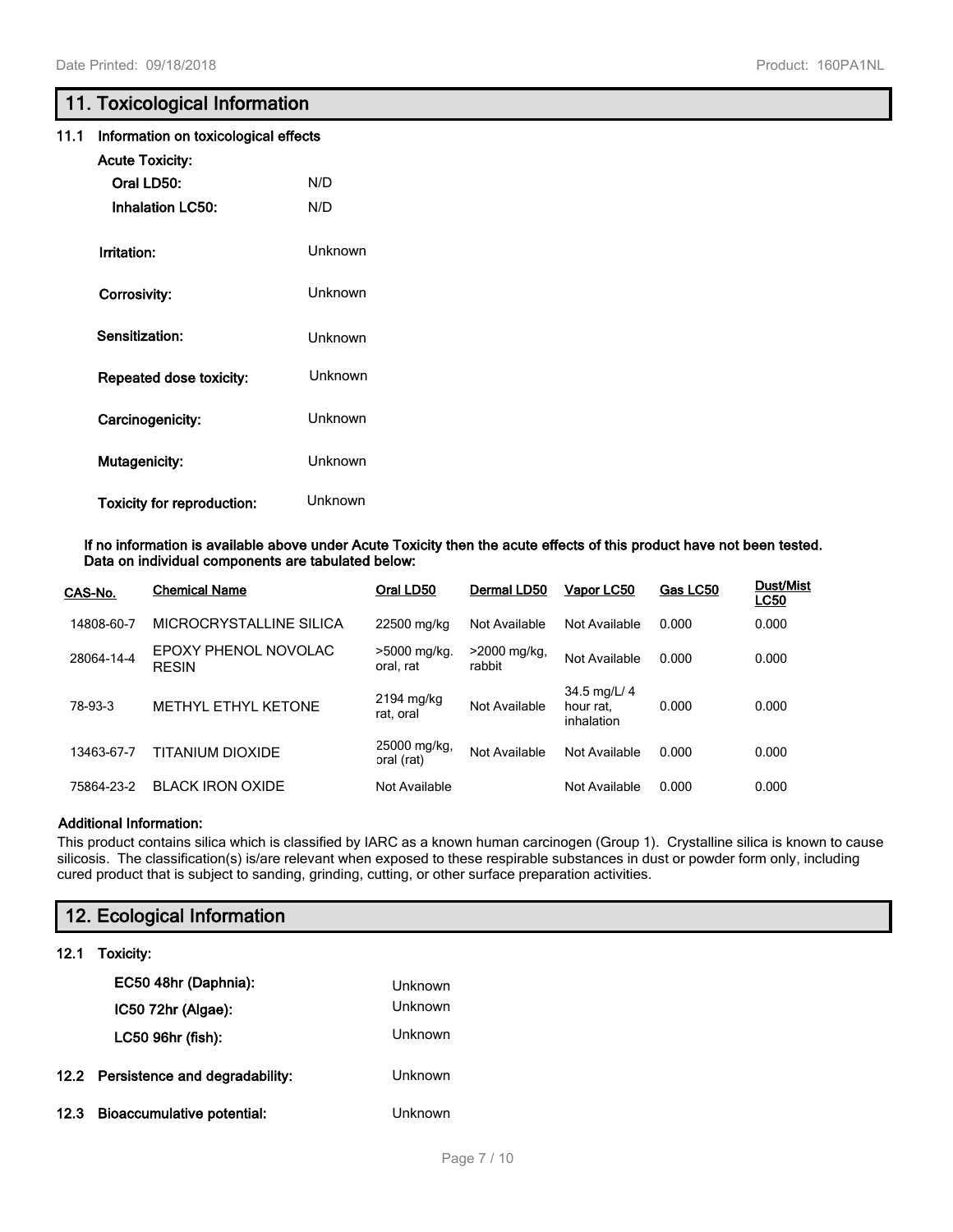| 12.4     | Mobility in soil:                      |                             | <b>Unknown</b>                                                                     |                             |                  |                                    |  |
|----------|----------------------------------------|-----------------------------|------------------------------------------------------------------------------------|-----------------------------|------------------|------------------------------------|--|
| 12.5     | Results of PBT and vPvB<br>assessment: |                             | The product does not meet the criteria for PBT/VPvB in accordance with Annex XIII. |                             |                  |                                    |  |
| 12.6     | Other adverse effects:                 |                             |                                                                                    | Unknown                     |                  |                                    |  |
| CAS-No.  |                                        | <b>Chemical Name</b>        |                                                                                    | <b>EC50 48hr</b>            | <b>IC50 72hr</b> | <b>LC50 96hr</b>                   |  |
|          | 14808-60-7                             | MICROCRYSTALLINE SILICA     |                                                                                    | No information              | No information   | No information                     |  |
| 101-90-6 |                                        | RESORCINOL DIGLYCIDYL ETHER |                                                                                    | No information              | No information   | No information                     |  |
|          | 28064-14-4                             | EPOXY PHENOL NOVOLAC RESIN  |                                                                                    | No information              | No information   | No information                     |  |
| 78-93-3  |                                        | METHYL ETHYL KETONE         |                                                                                    | 308 mg/l (Daphnia<br>magna) | No information   | 2993 mg/l (Pimephales<br>promelas) |  |

# **13. Disposal Considerations**

**13.1 WASTE TREATMENT METHODS:** Do not burn, or use a cutting torch on, the empty drum. If recycling is not practicable, dispose of in compliance with local regulations. Dispose of in accordance with local regulations. Empty containers should be taken to an approved waste handling site for recycling or disposal.

13463-67-7 TITANIUM DIOXIDE No information No information No information No information 75864-23-2 BLACK IRON OXIDE No information No information No information

# **14. Transport Information**

| 14.1 | UN number                                                                   | <b>UN 1263</b> |  |
|------|-----------------------------------------------------------------------------|----------------|--|
|      | 14.2 UN proper shipping name                                                | Paint          |  |
|      | <b>Technical name</b>                                                       | N/A            |  |
|      | 14.3 Transport hazard class(es)                                             | 3              |  |
|      | Subsidiary shipping hazard                                                  | N/A            |  |
|      | 14.4 Packing group                                                          | Ш              |  |
| 14.5 | <b>Environmental hazards</b>                                                | <b>Unknown</b> |  |
|      | 14.6 Special precautions for user                                           | <b>Unknown</b> |  |
|      | EmS-No.:                                                                    | $F-E$ , S-E    |  |
| 14.7 | Transport in bulk according to Annex II<br>of MARPOL 73/78 and the IBC code | Unknown        |  |

# **15. Regulatory Information**

**15.1 Safety, health and environmental regulations/legislation for the substance or mixture:**

# **U.S. Federal Regulations: As follows -**

#### **CERCLA - Sara Hazard Category**

This product has been reviewed according to the EPA 'Hazard Categories' promulgated under Sections 311 and 312 of the Superfund Amendment and Reauthorization Act of 1986 (SARA Title III) and is considered, under applicable definitions, to meet the following categories:

Flammable (gases, aerosols, liquids, or solids), Carcinogenicity, Skin Corrosion or Irritation, Respiratory or Skin Sensitization, Serious eye damage or eye irritation, Specific target organ toxicity (single or repeated exposure), Germ cell mutagenic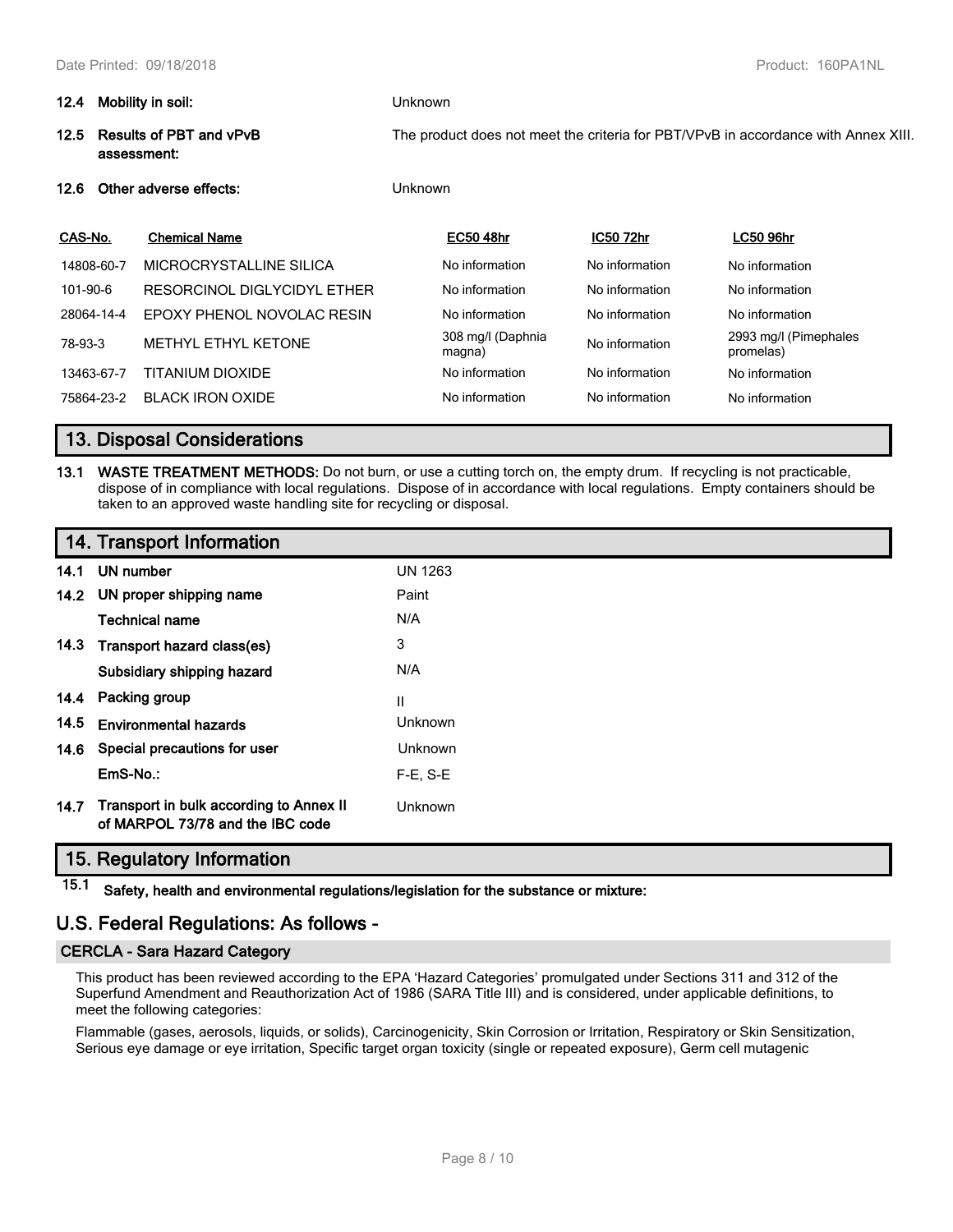#### **Sara Section 313:**

This product contains the following substances subject to the reporting requirements of Section 313 of Title III of the Superfund Amendment and Reauthorization Act of 1986 and 40 CFR part 372:

#### **Chemical Name CAS-No.**

RESORCINOL DIGLYCIDYL ETHER 101-90-6

#### **Toxic Substances Control Act:**

All components of this product are either listed on the TSCA Inventory or are exempt.

This product contains the following chemical substances subject to the reporting requirements of TSCA 12(B) if exported from the United States:

No TSCA 12(b) components exist in this product.

#### **U.S. State Regulations: As follows -**

#### **New Jersey Right-to-Know:**

The following materials are non-hazardous, but are among the top five components in this product.

| <b>Chemical Name</b>       | CAS-No.   |
|----------------------------|-----------|
| ALUMINUM SILICATE          | 1332-58-7 |
| Pennsylvania Right-To-Know |           |

The following non-hazardous ingredients are present in the product at greater than 3%.

| <b>Chemical Name</b> | CAS-No.    |
|----------------------|------------|
| ALUMINUM SILICATE    | 1332-58-7  |
| <b>IRON OXIDE</b>    | 12068-86-9 |
| <b>IRON OXIDE</b>    | 1332-37-2  |
|                      |            |

#### **CALIFORNIA PROPOSITION 65**

WARNING: Cancer and Reproductive Harm -- www.P65Warnings.ca.gov

# **International Regulations: As follows -**

#### **\* Canadian DSL:**

No Information

#### **15.2 Chemical Safety Assessment:**

No Chemical Safety Assessment has been carried out for this substance/mixture by the supplier.

# **16. Other Information**

#### **Text for GHS Hazard Statements shown in Section 3 describing each ingredient:**